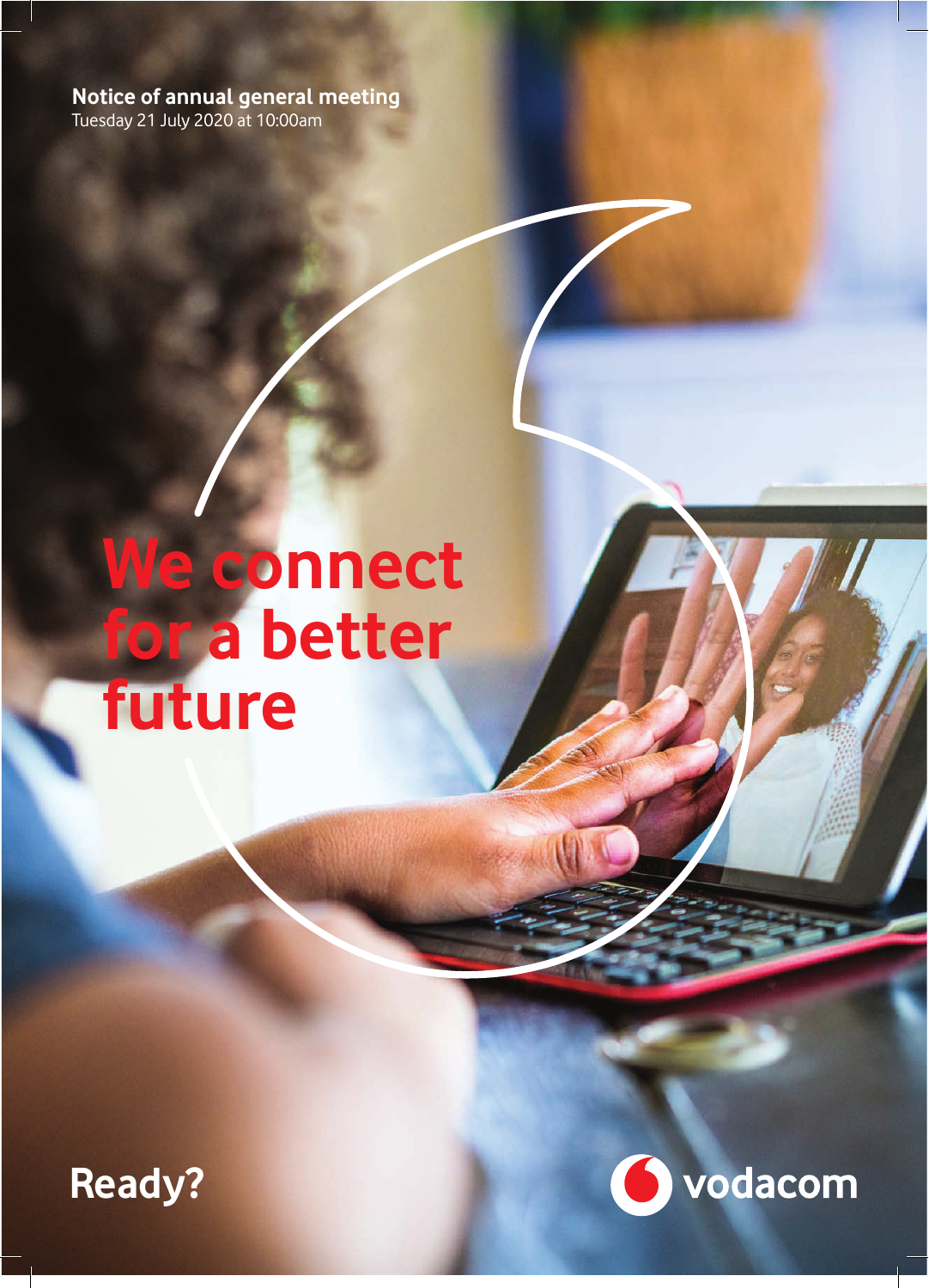## Dear shareholder

I have the pleasure of inviting you to attend the twenty-fifth annual general meeting (AGM) of the company, to be held at Vodacom World (082 Vodacom Boulevard, Midrand, Johannesburg, South Africa) on Tuesday 21 July 2020 at 10:00. The AGM is a valuable opportunity for shareholders to communicate with the Board to review the performance of the company.

#### **The following documents are enclosed:**

- Notice of AGM setting out the resolutions to be proposed at the meeting; and
- A form of proxy.

Vodacom is committed to minimising its environmental footprint, which is one of the aspects that underpins our sustainable development strategic focus area. We are thus mindful of our role in propagating environmental awareness through our value chain and where possible introducing initiatives to combat our impact on the environment. Further, the use of electronic communications will deliver savings to the company in terms of administration, printing and postage costs, as well as speeding up the provision of information, thus benefiting shareholders.

With this in mind, and in an effort to lower our paper consumption while at the same time reducing solid waste and our carbon footprint, we will be printing a limited number of the Integrated report 2020. Should you wish to receive a printed copy of the Integrated report 2020, kindly email your request to **companysecretary@vodacom.co.za**

The Integrated report 2020, the full consolidated financial statements of the company and its subsidiaries (including the directors' report, the independent auditors' report and the audit, risk and compliance committee report) and the remuneration report will be published on our website, **www.vodacom.com**. The condensed financial statements are set out in the Integrated report.

The Sustainability report incorporating the Social and Ethics Committee report is available on **www.vodacom.com**

If you are unable to attend, you may, as a shareholder, exercise your right to take part in the proceedings by submitting a form of proxy.

I look forward to welcoming you at the meeting.

Yours sincerely

 $\bigcap_{\alpha}$ by

Phillip Jabulani Moleketi **Chairman** 12 June 2020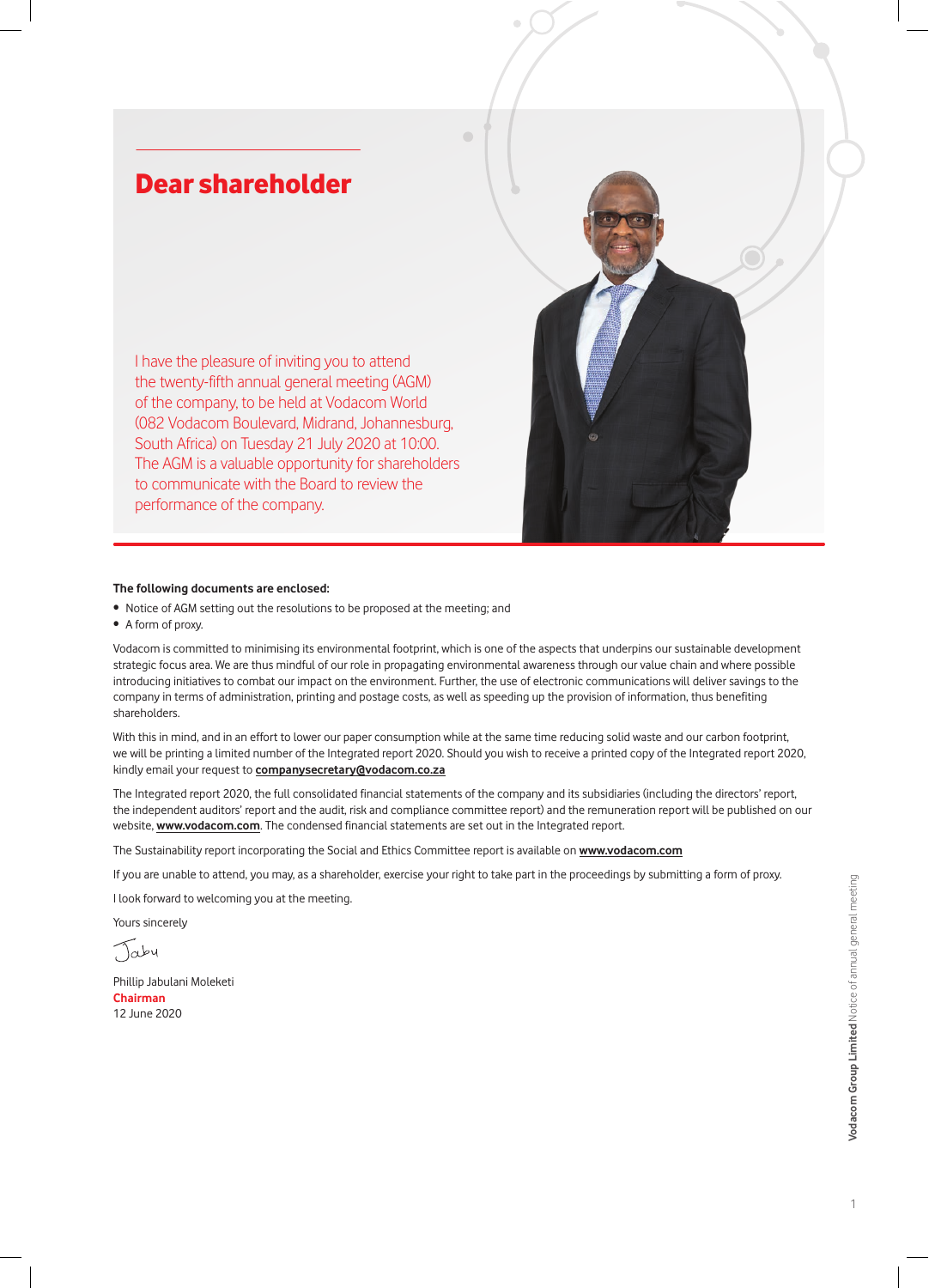## Our board of directors



#### **Phillip Jabulani Moleketi** (63)

Independent non-executive chairman, Chairman of the Nomination Committee and member of the Social and Ethics **Committee** 

Appointed in November 2009 and appointed as Chairman in July 2017

- Corporate leadership.
- Understands public sector relations. • Corporate and strategic leadership experience.
- Strong financial acumen.
- Government relations experience.



#### **Mohamed Shameel Aziz Joosub** (49)

Chief Executive Officer and executive director of Vodacom Group and member of the Social and Ethics Committee. Chairman of the Vodacom Group Executive Committee

#### Appointed CEO in September 2012

- Commercial strategist.
- Strategy business leadership.
- Strong ICT experience.
- International operational experience.<br>• Sound financial expertise
- Sound financial expertise.



#### **Vivek Badrinath** (50)

Non-executive director, member of the Remuneration Committee, the Nomination Committee and the Social and Ethics Committee

Appointed in December 2016

- Extensive telecommunications and technology knowledge.
- Expertise in Information Systems. • Emerging market expertise.
- Business leadership.



#### **David Hugh Brown** (57)

Independent non-executive director, Chairman of the Audit, Risk and Compliance Committee and considered as a financial expert for purposes of this committee and a member of the Remuneration Committee

#### Appointed in January 2012

- Corporate and strategic leadership experience.
- Financial expertise.
- Corporate governance expertise.



#### **Pierre Klotz** (44) Non-executive director

Appointed in April 2020

- Business leadership.
- Financial expertise.
- Corporate leadership experience.



#### **Sakumzi Justice Macozoma** (63)

Lead Independent non-executive director, Chairman of the Social and Ethics Committee, member of the Audit, Risk and Compliance Committee and member of the Nomination Committee

- Appointed in July 2017
- Business leadership.
- Financial expertise.
- Corporate leadership experience.



## **Phuthi Mahanyele-Dabengwa** (49)

Independent non-executive director. Chairman of the Remuneration **Committee** 

Appointed in January 2019

- Business leadership.
- Financial expertise.
- Corporate leadership experience.



#### **John William Lorimer Otty** (56) Non-executive director

Appointed in September 2012

- Sound financial governance background.
- Extensive telecoms knowledge.
- Emerging market insight.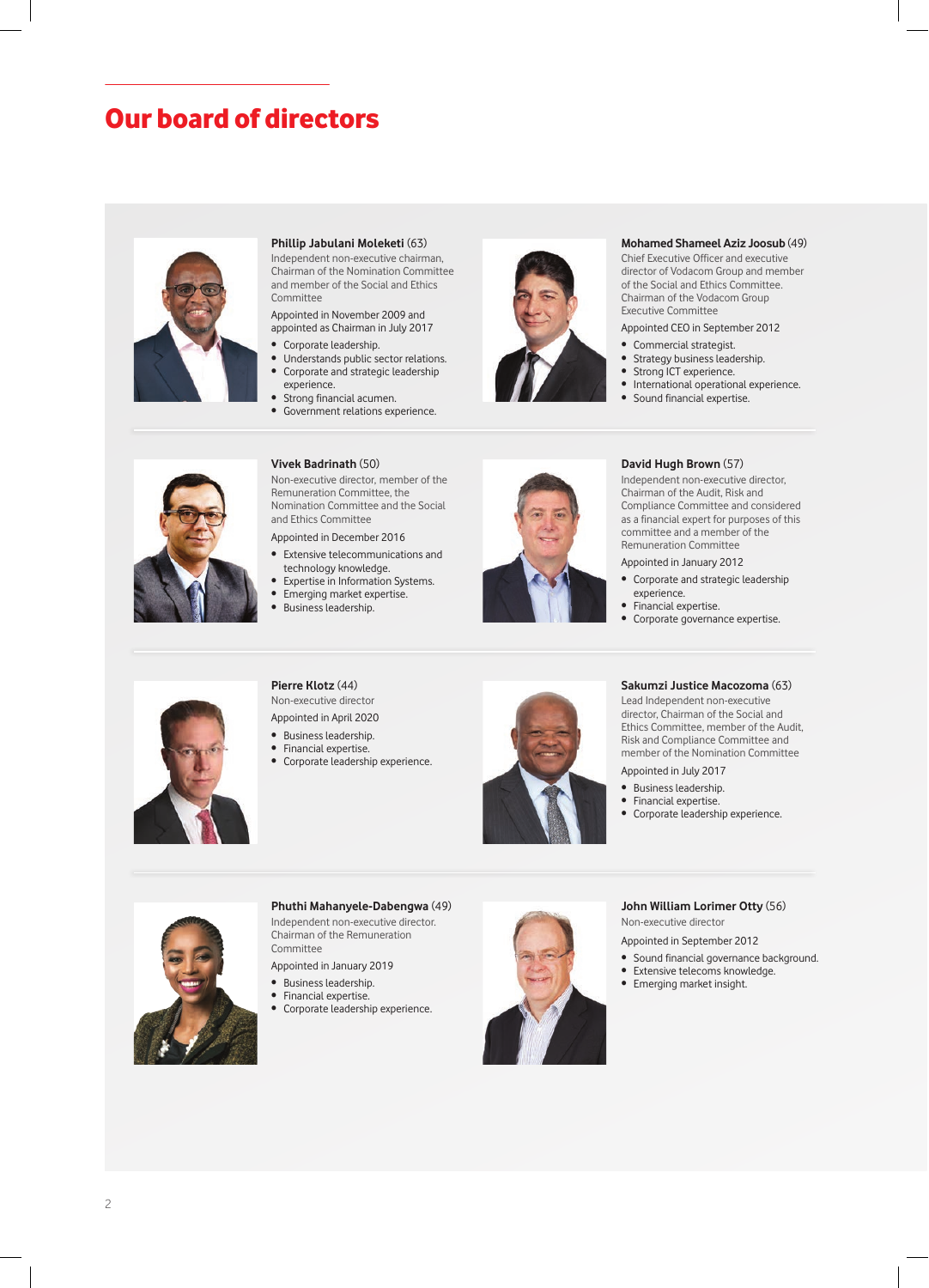

#### **Sunil Sood** (59)

Non executive director Appointed in July 2018

- Extensive telecoms knowledge.
- Executive leadership background.
- Strategic leadership experience.
- Emerging markets expertise.



#### **Till Streichert** (46)

Chief Financial Officer and executive director of Vodacom Group, member of the Vodacom Group Executive **Committee** 

- Appointed CFO in August 2015
- Diverse international financial experience.
- Executive leadership background.
- International ICT sector insights.



#### **Clive Bradney Thomson** (53)

Independent non-executive director and member of the Audit, Risk and Compliance Committee and considered as a financial expert for purposes of this committee

Appointed in April 2020

- Business leadership.
- Financial expertise.
- Corporate leadership experience.



#### **Leanne Susan Wood** (47)

Non-executive director, member of the Remuneration Committee and the Nomination Committee

Appointed in July 2019

- Business leadership.
- Financial expertise.
- Corporate leadership experience.
- Strategic leadership experience.



#### **Francesco Bianco** (48) Alternate non-executive director (to Ms Leanne Wood)

Appointed in July 2020

- Business leadership.
- Financial expertise.
- Corporate leadership experience.



#### **Nomkhita Cylda Nqweni** (45)

Alternate Independent non-executive director (to Ms Phuthi Mahanyele-Dabengwa)

- Appointed in April 2020
- Business leadership.
- Financial expertise.
- Corporate leadership experience.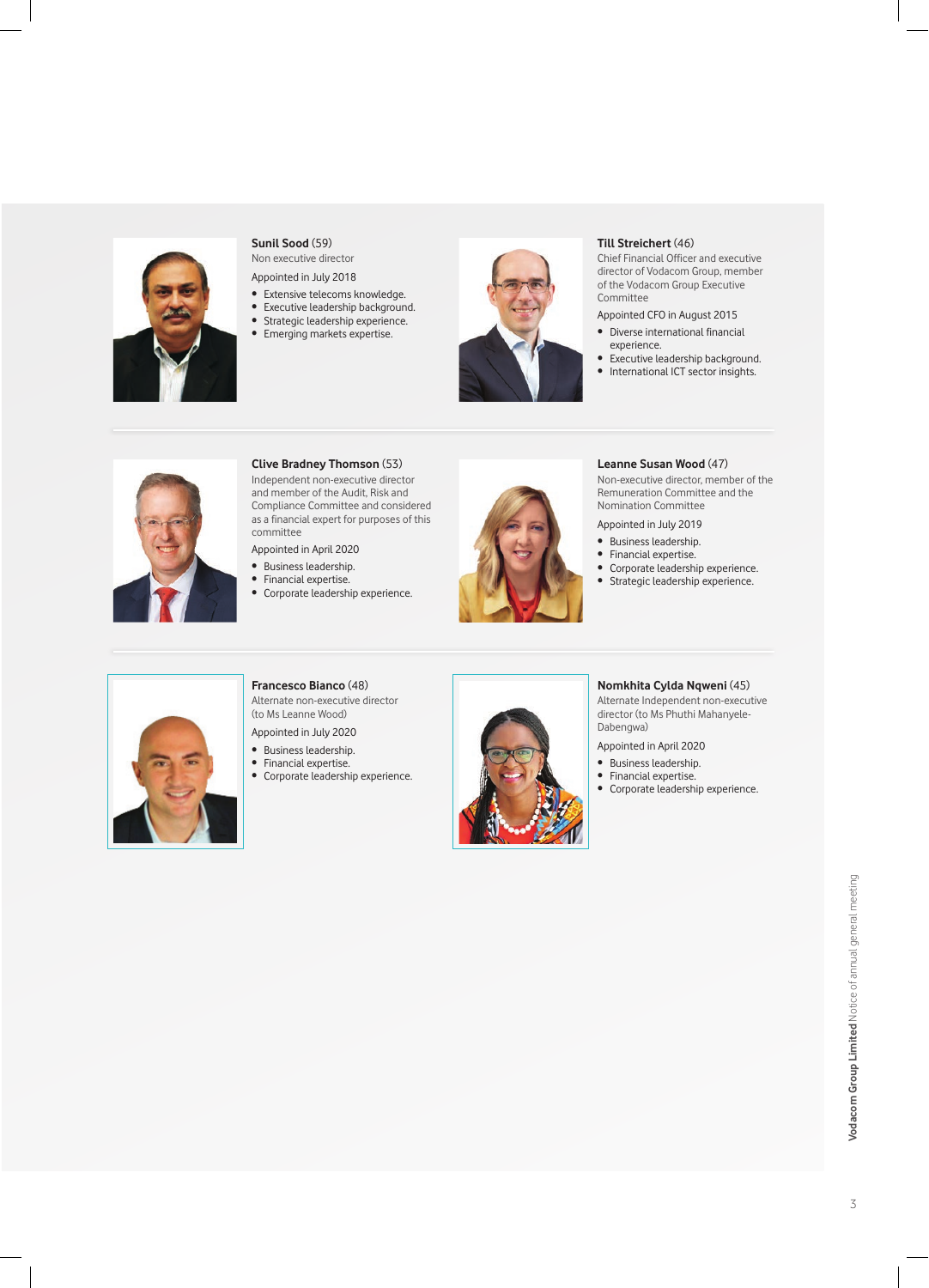#### **Vodacom Group Limited**

(Incorporated in the Republic of South Africa) (Registration number 1993/005461/06) (ISIN: ZAE000132577 Share code: VOD) (ISIN: US92858D2009 ADR code: VDMCY) ("Vodacom" or "the Company")

Notice is hereby given that the twenty-fifth annual general meeting of the Company will be held on Tuesday 21 July 2020, Vodacom World, 082 Vodacom Boulevard, Midrand, Johannesburg, South Africa at 10:00 to conduct the following business:

#### 1. Adoption of the audited consolidated annual financial statements

To receive and consider the audited consolidated annual financial statements for the year ended 31 March 2020.

#### Ordinary resolution number 1

 "RESOLVED THAT the audited consolidated annual financial statements of the Company and its subsidiaries, together with the auditors', Audit, Risk and Compliance Committee and directors' reports for the year ended 31 March 2020, be and are hereby received and adopted."

Copies of the full audited consolidated annual financial statements for the year ended 31 March 2020 are obtainable from the Company's website **www.vodacom.com**.

#### 2. Election of directors

To elect by way of separate resolutions:

2.1 The appointment of Mr K Shuenyane as a director of the Company with effect from 21 July 2020.

Ordinary resolution number 2 "RESOLVED THAT Mr K Shuenyane be and is hereby elected as a director of the Company with effect from 21 July 2020."

2.2 Ms LS Wood, Messrs P Klotz and CB Thomson as directors, having been appointed since the last annual general meeting of the Company are in accordance with the provisions of the Company's memorandum of incorporation, obliged to retire at this annual general meeting.

Ordinary resolution number 3 "RESOLVED THAT Ms LS Wood be and is hereby elected as a director of the Company."

Ordinary resolution number 4 "RESOLVED THAT Mr P Klotz be and is hereby elected as a director of the Company."

Ordinary resolution number 5 "RESOLVED THAT Mr CB Thomson be and is hereby elected as a director of the Company."

2.3 Messrs V Badrinath and MS Aziz Joosub are obliged to retire by rotation at this annual general meeting in accordance with the provisions of the Company's memorandum of incorporation. Having so retired, are eligible for re-election as directors.

Ordinary resolution number 6

"RESOLVED THAT Mr V Badrinath be and is hereby re-elected as a director of the Company."

Ordinary resolution number 7

"RESOLVED THAT Mr MS Aziz Joosub be and is hereby re-elected as a director of the Company."

The profiles of the directors up for election or re-election appear on page 5: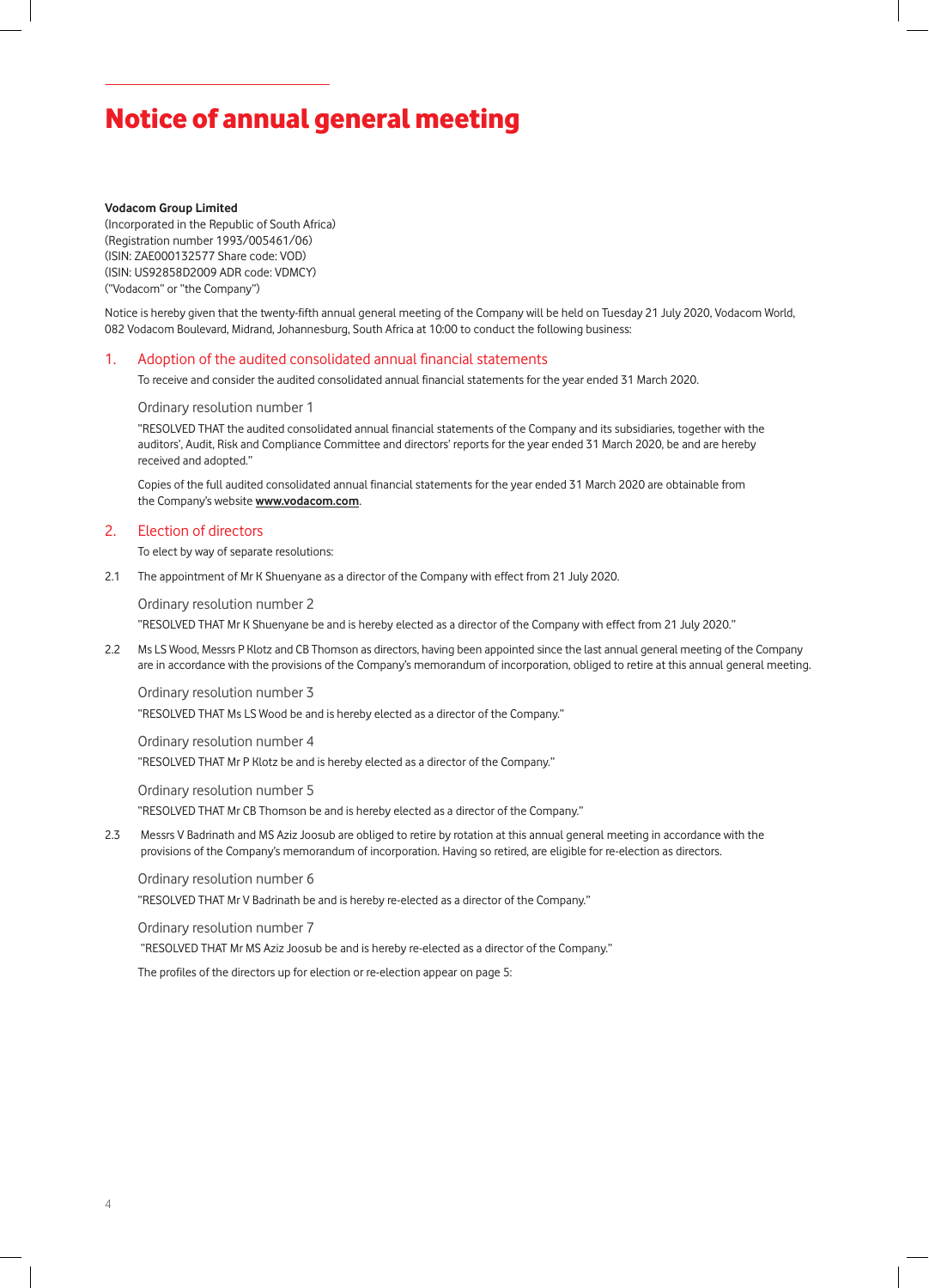

#### **Khumo Shuenyane** (49)

Independent non-executive director Member of the Audit, Risk and Compliance Committee and the Social and Ethics Committee B. Econ (Birmingham University), CA (England + Wales)

Khumo has served as an independent non-executive director of Investec Limited and Investec Plc (together 'Investec Group'), and several companies within the Investec Group, since 2014. He was appointed Chairman of Investec Bank Limited, Investec Group's South African banking subsidiary, in 2018.

He has over a decade of experience in the telecoms industry. This comprises six years from 2007 as Group Chief Mergers and Acquisitions Officer for MTN Group Limited and member of its Group Executive Committee, and six years subsequent to that in various capacities with Delta Partners, a global advisory firm headquartered in Dubai and focused on the telecoms, media and technology sectors.

Khumo was previously with Investec Bank for nine years, serving as head of Principal Investments for three years and a member of Investec's corporate finance team before that. Prior to joining Investec in 1998, Khumo worked for Arthur Andersen in Birmingham, UK and in Johannesburg for six years from 1992. He qualified as a member of the Institute of Chartered Accountants in England and Wales in 1995. Khumo was appointed to the Vodacom Group Board in July 2020.

#### **Leanne Susan Wood** (47)

Non-executive director

Member of the Remuneration Committee and the Nomination Committee

MBA from INSEAD and a Master of Arts from the University of Cambridge

Leanne joined Vodafone as Chief Human Resources Officer and a member of the Executive Committee on 1 April 2019. She is responsible for leading Vodafone's people and organisation strategy, which includes developing strong talent and leadership, effective organisations, strategic capabilities and an engaging culture and work environment. Leanne was the Chief People, Strategy and Corporate Affairs Officer for Burberry Plc from 2015. Prior to that she worked for Diageo Plc for 15 years in a variety of roles, latterly as their Group HR Director. She has also worked in strategy and finance for Allied Domecq Plc, LEK Consulting and United Distillers. Leanne is currently a non-executive director and member of the Nomination, Remuneration and Audit Committees at The Go-Ahead Group Plc. Leanne was appointed to the Vodacom Group Board in July 2019.

#### **Pierre Klotz** (44)

Non-executive director

#### MSc Bus Administration

Pierre is the Vodafone Group Plc Group Corporate Finance Director. He joined Vodafone in July 2011 and is responsible for the Vodafone Group's Mergers and Acquisitions and Treasury related activities. Previously, he held a number of senior executive positions at UBS Investment Bank and at HSBC Investment Bank. He holds a Master of Science in Business Administration from Gothenburg School of Economics and Commercial Law. Pierre was appointed to the Vodacom Group Board in April 2020.

#### **Clive Bradney Thomson** (53)

Independent non-executive director

Member of the Audit, Risk and Compliance Committee and considered as a financial expert for purpose of this committee

#### Qualifications: BCom Hons, MPhil, CA (SA)

Clive is an independent non-executive director of Woolworths Holdings Limited, Chairman of its Audit committee and Treasury Committee, and a member of its Social and Ethics Committee and Risk and Compliance committees. He is also a director of the Caterpillar dealer Borusan Makina.

Clive has over 20 years' experience in senior leadership and executive roles. He served as Chief Executive Officer of Barloworld Limited (Barloworld) for approximately 10 years and as Group Finance Director for close to four years. Prior to his group CEO role, Clive was Chief Executive Officer of Barloworld Equipment where he was responsible for leading the Caterpillar equipment businesses in Southern Africa, Russia and Iberia, and was Finance Director of Barloworld Coatings for five years.

Prior to joining Barloworld, Clive was a partner at Deloitte responsible for audit client services, in addition to serving in accounting technical advisory and education portfolios. Clive was appointed to the Vodacom Group Board in April 2020.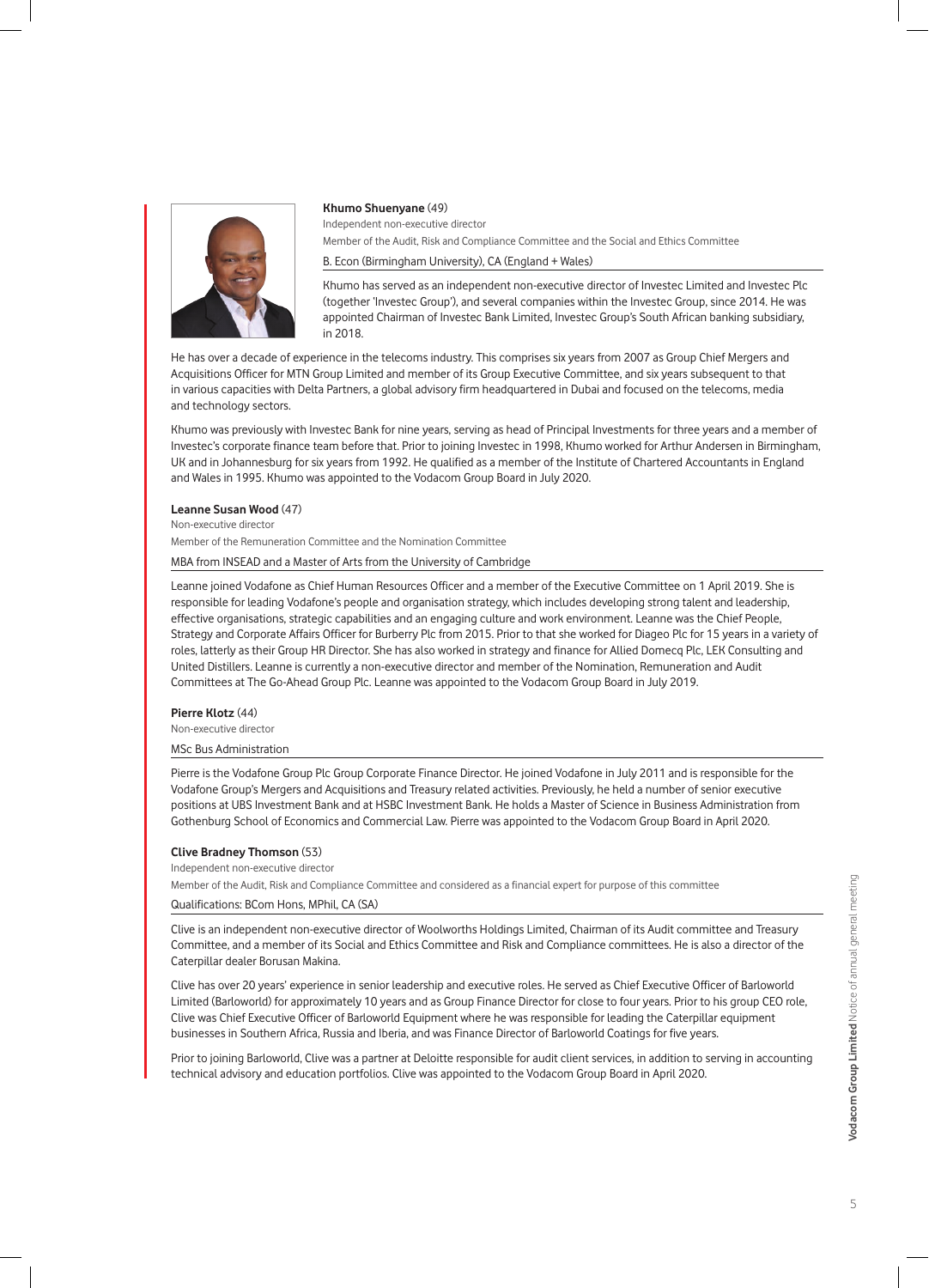continued

#### **Vivek Badrinath** (50)

Non-executive director

Member of the Remuneration Committee, the Nomination Committee and the Social and Ethics Committee

Engineering degrees from Ecole Polytechnique and Telecom ParisTech (France), Degree in Statistics

Vivek Badrinath joined Vodafone and the Executive Committee as CEO of AMAP in October 2016. He is responsible for Vodafone's operations in the Vodacom Group, India, Australia, Egypt, Ghana, Kenya and New Zealand. Prior to that, he was the Deputy Chief Executive at the international hospitality group AccorHotels where he was responsible for marketing, digital solutions, distribution and information systems. He was previously Deputy Chief Executive with Orange and has a long career in telecommunications and technology. Prior roles include Executive Director responsible for Orange's Business Services division, leadership of Orange's global networks and operators division and Chief Technology Officer for Orange's mobile activities. Vivek was appointed to the Vodacom Group Board in December 2016. Vivek is a member of the Board of GSMA and Chairman of the GSMA Policy Group, he is also a non-Executive Director of Atos.

#### **Mohamed Shameel Aziz Joosub** (49)

Chief Executive Officer and executive director of Vodacom Group

Chairman of the Vodacom Group Executive Committee

 Bachelor of Accounting Science (Honours) (Unisa) and MBA (Southern Queensland University, Australia), Associated General Accountant and Commercial and Financial Accountant (SA)

Shameel joined Vodacom in 1994 and currently serves as Chief Executive Officer at Vodacom Group Limited, a position he has held since 2012. He has extensive telco experience having operated at a senior level in various companies across the group for the last 22 years, including Managing Director at Vodacom South Africa and Chief Executive Officer at Vodafone Spain. Shameel holds board positions at Vodacom Group Limited, Safaricom Plc, and a number of subsidiary boards across the group. Shameel served on the Vodacom Group Board from 2000 until March 2011, when he was seconded to Spain. He was re-appointed to the Vodacom Group Board in September 2012 after his return from Spain. Shameel also sits on the board of Business Leadership South Africa. He was appointed to the Vodafone Group Exco in April 2020.

#### 3. Appointment of EY as auditors of the Company

 To appoint Ernst & Young Inc. as nominated by the Company's Audit, Risk and Compliance Committee, as independent auditors of the Company, to hold office until the conclusion of the next annual general meeting of the Company. It is noted that the individual registered auditor who will undertake the audit during the financial year ending 31 March 2021 is Vinodhan Pillay.

#### Ordinary resolution number 8

 "RESOLVED THAT Ernst & Young Inc. be and are hereby appointed as the auditors of the Company to hold office until the conclusion of the next annual general meeting."

#### 4. Approval of the remuneration policy

 To consider and approve the remuneration policy as contained in the Remuneration report for the year ended 31 March 2020 as set on pages 66 to 77 of the Integrated report obtainable from the Company's website **www.vodacom.com**.

#### Ordinary resolution number 9

"RESOLVED THAT the remuneration policy for the year ended 31 March 2020 be and is hereby approved."

Shareholders are reminded that in terms of King IV, the passing of this ordinary resolution is by way of a non-binding vote. Should 25% or more of the votes cast vote against this ordinary resolution, Vodacom undertakes to engage with shareholders as to the reasons therefor.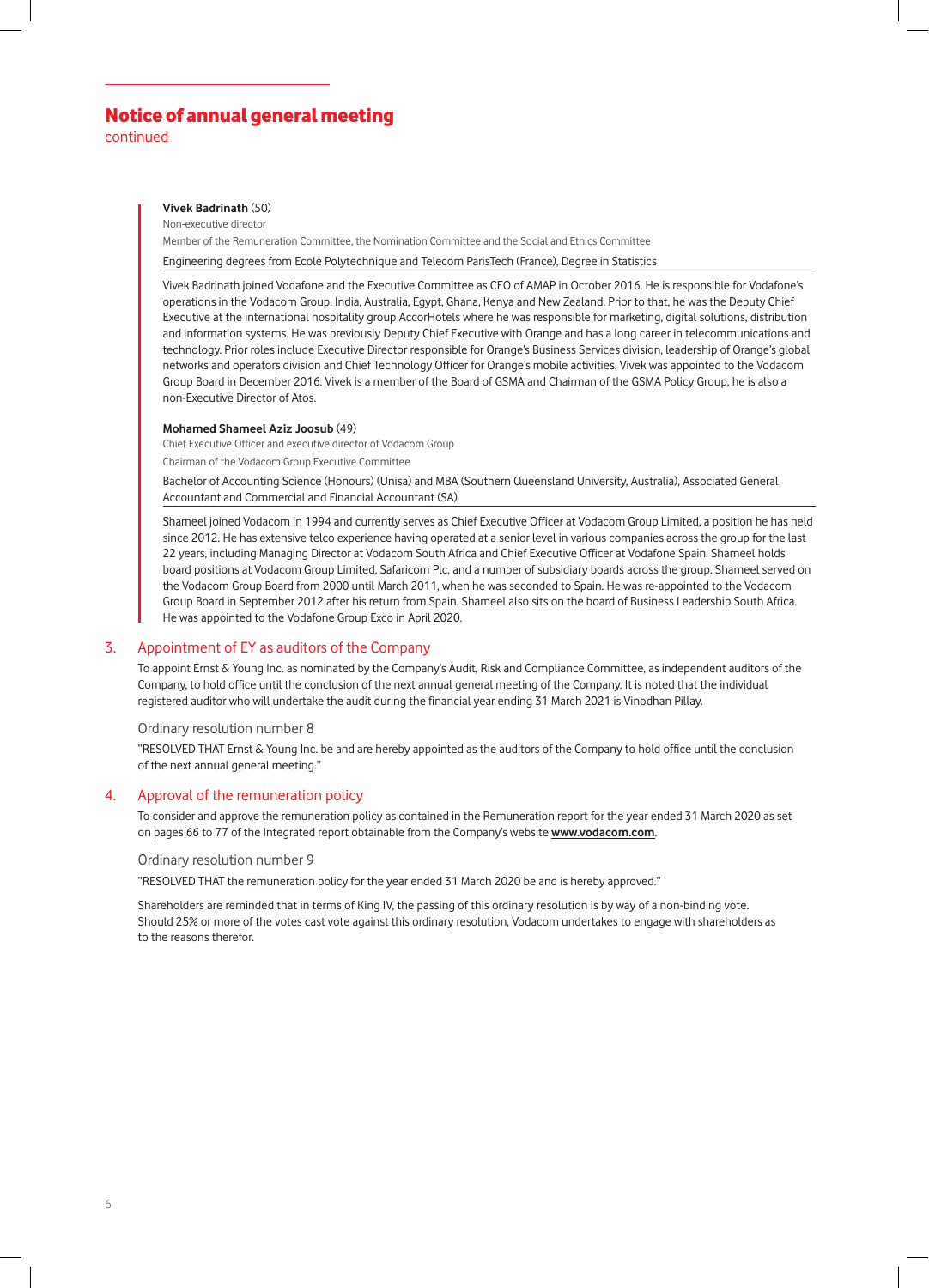#### 5. Implementation of the remuneration policy

 To consider and approve the implementation of the remuneration policy, details of which are set out in the Remuneration report for the year ended 31 March 2020, set out on pages 66 to 77 of the Integrated report obtainable from the Company's website **www.vodacom.com**.

#### Ordinary resolution number 10

"RESOLVED THAT the implementation of the remuneration policy for the year ended 31 March 2020 be and is hereby approved."

Shareholders are reminded that in terms of King IV, the passing of this ordinary resolution is by way of a non-binding vote. Should 25% or more of the votes cast vote against this ordinary resolution, Vodacom undertakes to engage with shareholders as to the reasons therefor.

#### 6. Appointment of the members of the Audit, Risk and Compliance Committee

 To elect, by way of separate resolutions, the following independent non-executive directors, as members of the Company's Audit, Risk and Compliance Committee:

#### Ordinary resolution number 11

"RESOLVED THAT Mr DH Brown be and is hereby re-elected as a member of the Company's Audit and Risk and Compliance Committee."

#### Ordinary resolution number 12

 "RESOLVED THAT, subject to the passing of ordinary resolution number 5 above, Mr CB Thomson be and is hereby elected as a member of the Company's Audit, Risk and Compliance Committee."

#### Ordinary resolution number 13

 "RESOLVED THAT, subject to the passing of ordinary resolution number 2 above, Mr K Shuenyane be and is hereby elected as a member of the Company's Audit, Risk and Compliance Committee."

Ordinary resolution number 14

"RESOLVED THAT, Ms NC Ngweni be and is hereby elected as a member of the Company's Audit and Risk and Compliance Committee."

The profiles of the directors up for membership appear on pages 5 and 7:

#### **David Hugh Brown** (57)

Independent non-executive director

Chairman of the Audit, Risk and Compliance Committee and considered as a financial expert for purposes of this committee and a member of the Remuneration Committee

#### BCom, CTA (UCT), CA (SA)

David is a former CEO of MC Mining Limited (previously Coal of Africa) from February 2014 to January 2020. He was previously the non-executive chairman from August 2012 and then the executive chairman. He is also currently a non-executive director of the Northam Platinum Limited board, as well as chairman of the Investment Committee and member of the Audit and Risk Committee. In addition he was appointed to the Resilient REIT Limited board effective August 2018. He is the Chairman of the Audit and Risk committee as well as member of the Remuneration and Investment committees. David served as a member of the Accenture South Africa advisory board from 2012 until the end of 2018. He is a former non-executive director of Edcon Holdings Limited as well as the former chairman of the Edcon audit and risk committee. He is the former CEO of Impala Platinum Holdings Limited (Implats) and was chairman of Impala Platinum Limited and Zimplats Holdings Limited, the two major operating subsidiaries within the Implats Group. David was CEO from 2006 to 2012 and before that he served as chief financial officer from 1999. Prior to that, David worked in the Information Technology sector for four years and for the Exxon Mobil Corporation in Europe for five years. He served his articles with Ernst & Young. David was appointed to the Vodacom Group Board in January 2012.

#### **Nomkhita Cylda Nqweni** (45)

Alternate Independent non-executive director (to Ms Phuthi Mahanyele-Dabengwa)

BSc, Postgraduate Diploma (Investment Management), Advanced Management Programme, Harvard Business School

Nomkhita is the former Chief Executive: Wealth & Investment Management and Insurance (Africa) for the Absa Group and former managing director of Alexander Forbes Financial Services Holdings Limited. She was previously business development manager at SCMB Asset Management. Nomkhita was appointed as alternate to the Vodacom Group Board in April 2020.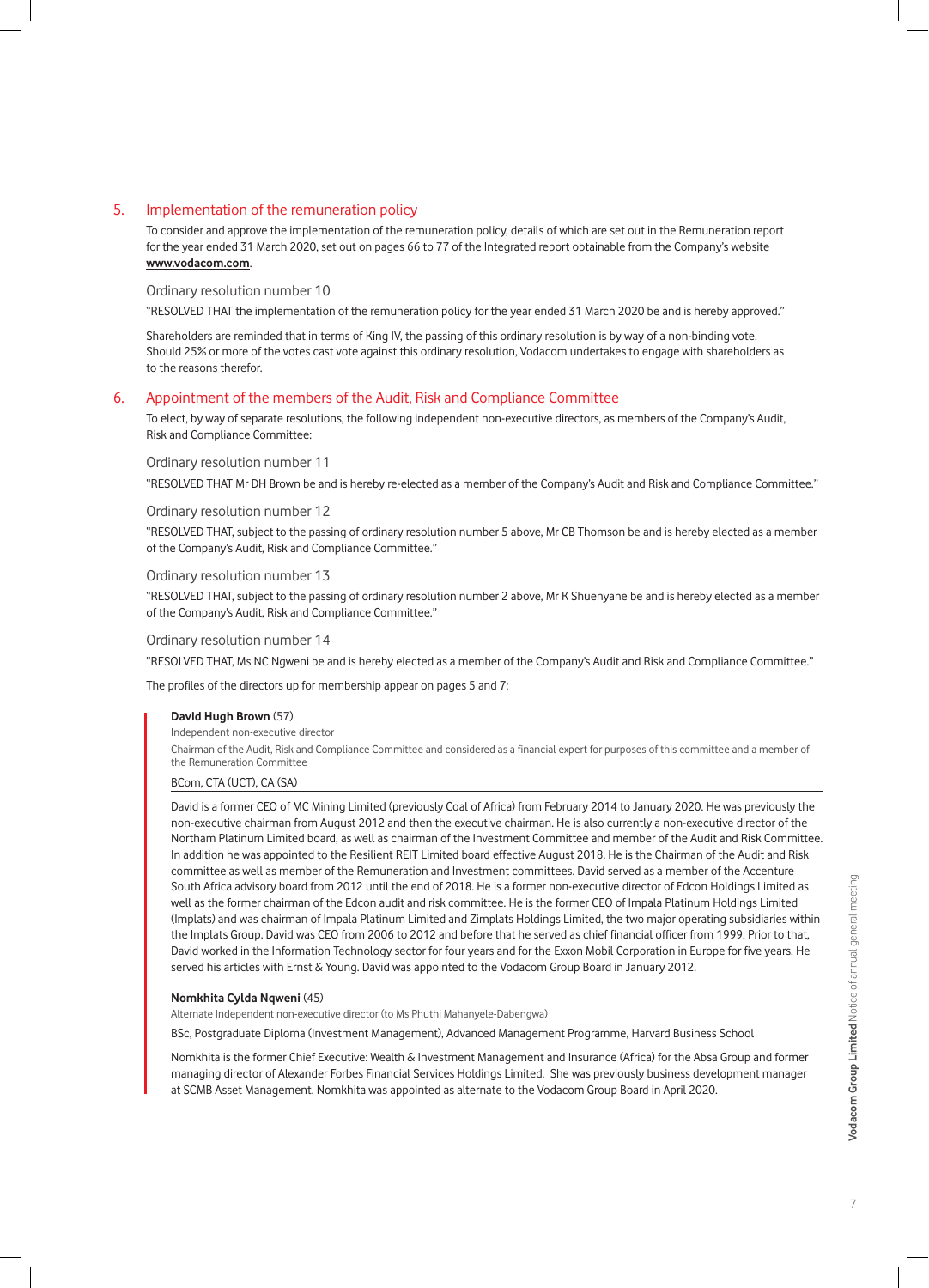continued

#### 7. Special business

7.1 General authority to repurchase shares in the Company.

#### **Special resolution number 1**

 "RESOLVED THAT the Company, or any of its subsidiaries, be and they are hereby authorised, by way of a general authority, to acquire ordinary shares in the Company, subject to the provisions of the Companies Act, No 71 of 2008, as amended (the Act), and the Listings Requirements of the JSE Limited (the JSE), provided that:

- (a) the general authority in issue shall be valid only until the Company's next annual general meeting and shall not extend beyond 15 (fifteen) months from the date of this resolution;
- (b) any general repurchase by the Company and/or any of its subsidiaries of the Company's ordinary shares in issue shall not in aggregate in one financial year exceed 5% (five percent) of the Company's issued ordinary share capital at the time that the authority is granted;
- (c) no acquisition may be made at a price more than 10% (ten percent) above the weighted average of the market price of the ordinary shares for 5 (five) business days immediately preceding the date of such acquisition;
- (d) the repurchase of the ordinary shares are effected through the order book operated by the JSE trading system and done without any prior understanding or arrangement between the Company and the counterparty (reported trades are prohibited);
- (e) the Company may only appoint one agent at any point in time to effect any repurchase(s) on the Company's behalf;
- (f) the authorisation thereto is given by the Company's memorandum of incorporation;
- (g) the Company or its subsidiary may not repurchase ordinary shares during a prohibited period unless it has in place a repurchase programme where the dates and quantities of securities traded during the relevant period are fixed (not subject to any variation) and has been submitted to the JSE in writing. The Company must instruct an independent third party, which makes its investment decisions in relation to the Company's securities independently and uninfluenced by the Company, prior to the commencement of the prohibited period to execute the repurchase programme submitted to the JSE;
- (h) the general authority may be varied or revoked by special resolution of the members prior to the next annual general meeting of the Company; and
- (i) should the Company or any subsidiary cumulatively repurchase, redeem or cancel 3% (three percent) of the initial number of the Company's ordinary shares in terms of this general authority and for each 3% (three percent) in aggregate of the initial number of that class thereafter in terms of this general authority, an announcement shall be made in terms of the Listings Requirements of the JSE."

Having considered the effect on the Company of the maximum repurchase under this annual general authority, the directors are of the opinion that:

- the Company shall meet a solvency and liquidity test as contemplated in the Act;
- the Company and the Group will be able to pay its debts for a period of 12 (twelve) months after the date of this notice of annual general meeting;
- the assets of the Company and the Group will be in excess of the liabilities of the Company and the Group for a period of 12 (twelve) months after the date of this notice of annual general meeting which assets and liabilities have been valued in accordance with the accounting policies used in the audited consolidated annual financial statements of the Group for the year ended 31 March 2020;
- the share capital and reserves of the Company and the Group will be adequate for the ordinary course of business purposes for a period of 12 (twelve) months after the date of this notice of annual general meeting; and
- the working capital of the Company and Group are considered adequate for ordinary business purposes for a period of 12 (twelve) months after the date of this notice of annual general meeting.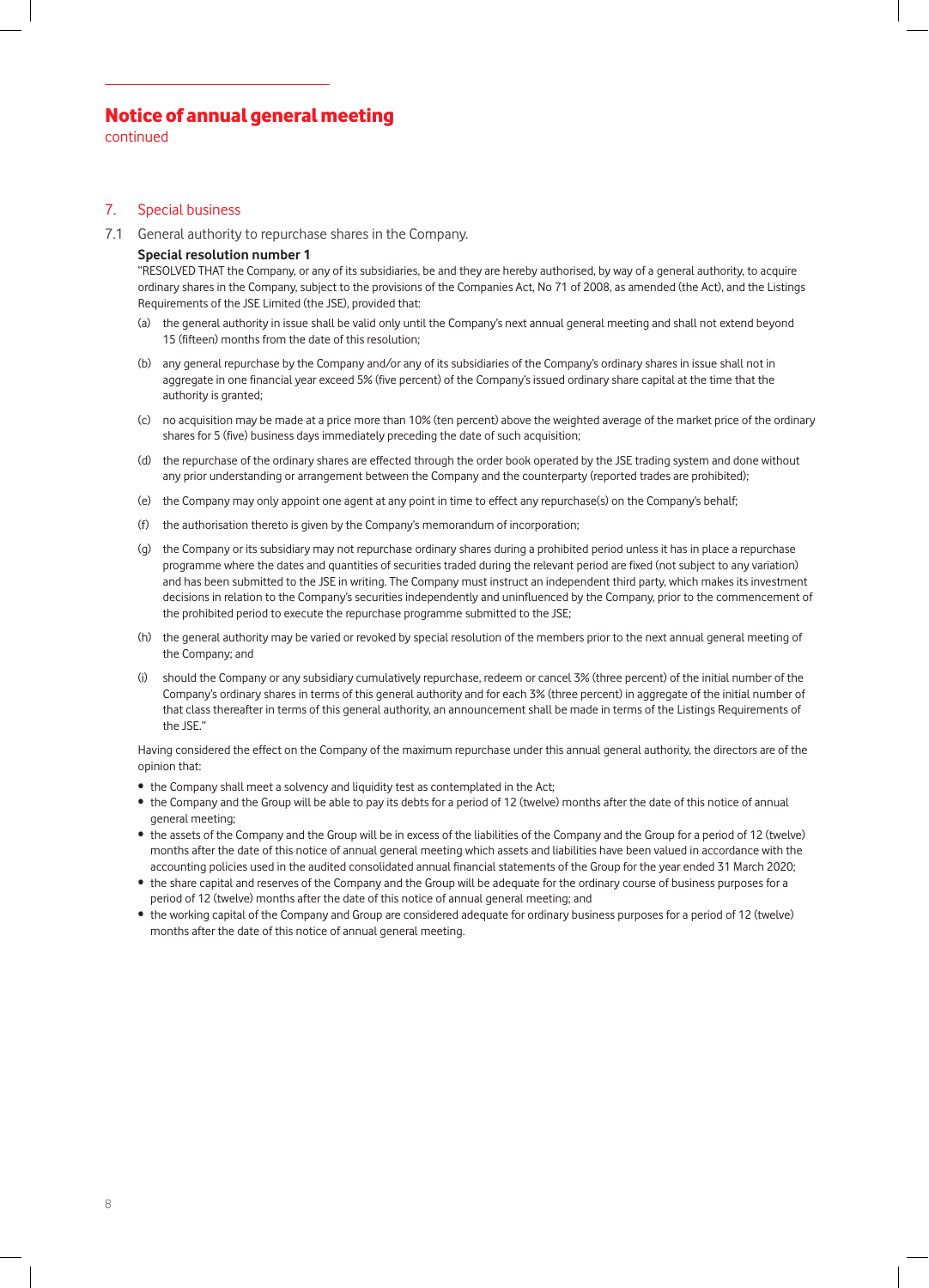#### **Reason for and effect of special resolution number 1**

 The reason for the special resolution is to grant the Company a general authority or permit a subsidiary Company to acquire ordinary shares in the Company. The effect of this special resolution is to confer a general authority on the Company or a subsidiary to repurchase ordinary shares in the Company which are in issue from time to time.

The Board has considered the impact of a repurchase of up to 5% (five percent) of the Company's shares, being within the maximum permissible under a general authority in terms of the JSE Listings Requirements. Should the opportunity arise and should the directors deem it in all respects to be advantageous to the Company to repurchase such shares, it is deemed appropriate that the Company or a subsidiary be authorised to repurchase the Company's shares. Any shares that may be repurchased for the time being shall be in connection with awards made in the normal course in respect of the Company's Forfeitable Share Plan. During financial 2020, the Company acquired 3 443 315 shares in the market for purposes of awards of the Forfeitable share plan.

#### **Disclosure in terms of section 11.26 of the JSE Listings Requirements**

 The JSE Listings Requirements require the following disclosures, which are also disclosed in the audited consolidated annual financial statements and the Integrated report obtainable from the Company's website **www.vodacom.com**.

#### **Major shareholders**

| Name of shareholder                                              | <b>Number of shares</b> | ℅     |
|------------------------------------------------------------------|-------------------------|-------|
| Vodafone Investments (SA) Proprietary Limited                    | 967 170 100             | 52.68 |
| Vodafone International Holdings B.V.                             | 143 459 781             | 7.81  |
| Government Employee Pension Fund & Public Investment Corporation | 247 604 027             | 13.49 |
| YeboYethu Investment Company (RF) Proprietary Limited            | 114 451 180             | 6.23  |

#### **Share capital**

Authorised 4 000 000 000 ordinary shares of no par value

Issued

1 835 864 961 ordinary shares of no par value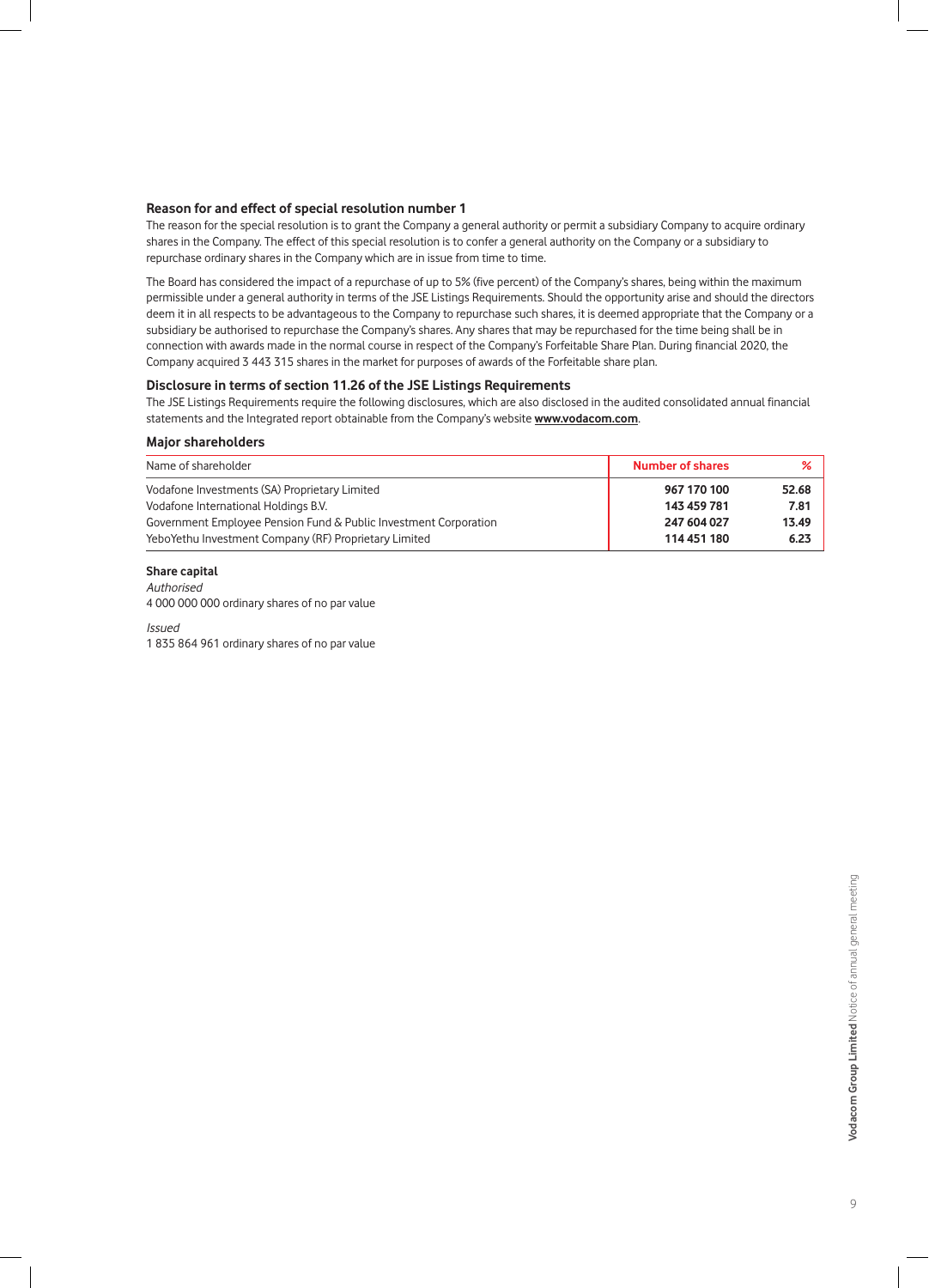continued

#### **Directors' responsibility statement**

 The directors, whose names appear on page 2 and 3 collectively and individually accept full responsibility for the accuracy of the information pertained to this special resolution and certify to the best of the their knowledge and belief there are no facts that have been omitted which would make any statement false or misleading and that all reasonable enquiries to ascertain such facts have been made and this special resolution contains all the information required by the JSE Listings Requirements.

#### **Material change**

There has been no material change in the affairs of or financial position of the Company and its subsidiaries since year end.

#### 7.2 Increase in non-executive directors' fees

#### **Special resolution number 2**

 "RESOLVED THAT the level of non-executive directors' fees be increased as set out below with effect from 1 August 2020 on the basis set out as follows:

|                                                                              | Current | <b>Proposed</b> |          |
|------------------------------------------------------------------------------|---------|-----------------|----------|
|                                                                              | fee     | fee             | Increase |
|                                                                              | R       | R               | $\%$     |
| Chairman of the Board*                                                       | 2935000 | 3 228 500       | 10       |
| Members of the Board (including their alternates)                            | 508 000 | 508 000         |          |
| Lead independent director                                                    | 660400  | 693 420         |          |
| Chairman of the Audit, Risk and Compliance Committee                         | 356750  | 392 425         | 10       |
| Members of the Audit, Risk and Compliance Committee                          | 203 750 | 213938          |          |
| Chairman of the Remuneration Committee                                       | 258 475 | 271399          |          |
| Members of the Remuneration Committee                                        | 147 700 | 155 085         |          |
| Chairman of the Nomination Committee                                         | 221 550 | 232 628         |          |
| Members of the Nomination Committee                                          | 126 600 | 126 600         |          |
| Annual fees for all other committees such as the Social and Ethics Committee |         |                 |          |
| and any ad hoc committee shall be as follows:                                |         |                 |          |
| Chairman                                                                     | 221 552 | 232 628         |          |
| Member                                                                       | 126 600 | 132 930         |          |

\* This is an all in fee. The Chairman does not earn any other fees other than this despite being the Chairman of the Nomination Committee and member of the Social and Ethics Committee.

Ad hoc committees that may be set up from time to time to deal with special items requiring attention by the Board. Instead of convening a full Board meeting, these ad hoc committees then meet to review the matter concerned.

The overall effective increase represents 6.5%.

#### **Reason for and effect of special resolution number 2**

 The reason for proposing special resolution number 2 is to ensure that the level of fees paid to non-executive directors remain competitive to enable the Company to attract and retain persons of the caliber required in order to make a meaningful contribution to the Company, having regard to the appropriate capability, skills and experience required. The effect of special resolution number 2 is the level of fees as set out above is increased with effect from 1 August 2020.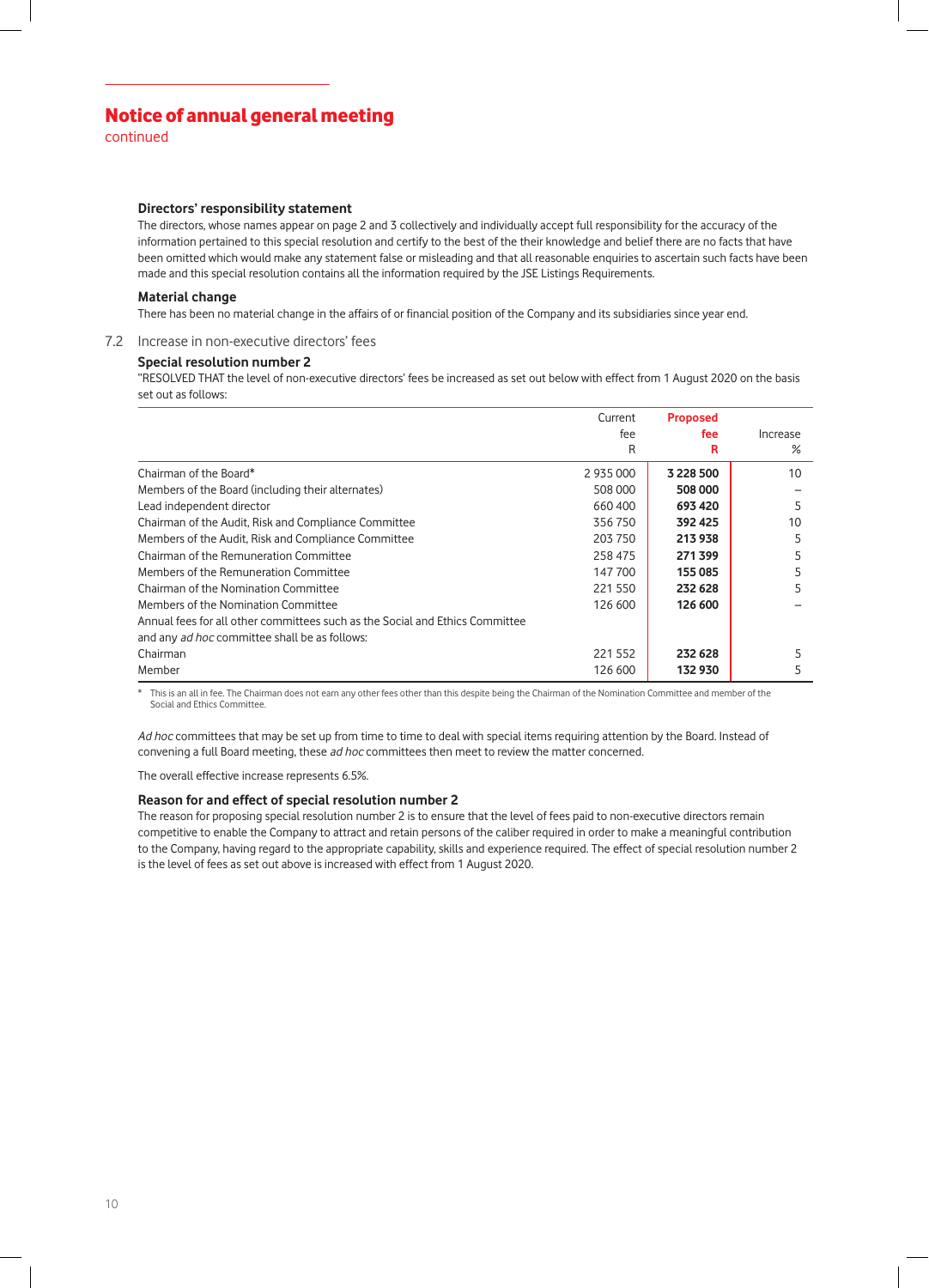#### Record date

The record date for shareholders to be registered in the books of the Company for purposes of being entitled to attend, speak and vote at the twenty-fifth annual general meeting is Friday 10 July 2020.

In accordance with the Act, shareholders attending the annual general meeting will need to present reasonable satisfactory identification such as an identity book, passport or drivers' licence.

#### Participation by electronic means and COVID-19

Vodacom recognises that the health and well-being of its staff and shareholders are paramount. In the event that social distancing and continued restrictions placed on public gatherings are still in force on and around 21 July 2020, the annual general meeting will continue at the scheduled date and time, Tuesday 21 July at 10:00, but in-person attendance and registration for the annual general meeting will not be permitted. Instead, the annual general meeting will be held in fully electronic format in accordance with section 63(2)(a) of the Companies Act, 2008, as amended and the Company's memorandum of incorporation.

In such a case, the Company shall make an announcement on SENS and its website prior to the meeting that the meeting shall be fully electronic. Shareholders are therefore advised to regularly monitor the Company's announcements and website in order to know in advance whether the meeting shall be held fully electronically.

Shareholders wishing to participate in this electronic annual general meeting should contact the assistant company secretary, Mr Lebogang Ngcobo on +2711 653 5922 or by email **lebo.ngcobo@vodacom.co.za** as soon as possible prior to the annual general meeting but no later than 09:00 Friday 17 July 2020.

Shareholders must ensure that, when such shareholder intends to participate via electronic means that the voting proxies are sent through to the transfer secretaries, Computershare Investor Services (Proprietary) Limited by no later than 10:00 Monday 20 July 2020. Shareholders will be provided with the requirements for and details of electronic participation at the annual general meeting. Such requests need to be validated and the identity of the shareholder confirmed in terms of section 63(1) of the Companies Act. Once validated, details around the electronic facility will be shared with the shareholder concerned. Such electronic facility will permit shareholders to not only participate at the annual general meeting but to also vote, the process of how would also be explained to shareholders once validated.

Shareholders will be liable for their own network and data charges. Neither Vodacom nor the JSE will be held accountable in the case of the loss of network connectivity or network failure due to insufficient airtime/internet connectivity/power outages/electronic participation channel malfunction which could prevent a shareholder from participating in the electronic annual general meeting.

Shareholders are encouraged to submit any questions concerning the resolutions proposed as set out in this notice of annual general meeting in advance of the annual general meeting by emailing their questions to **companysecretary@vodacom.co.za** by no later than 10:00 Monday 20 July 2020. These questions will be addressed via the electronic participation channel at the annual general meeting.

The submission of questions in advance will however not preclude a shareholder from asking a question at the electronic meeting.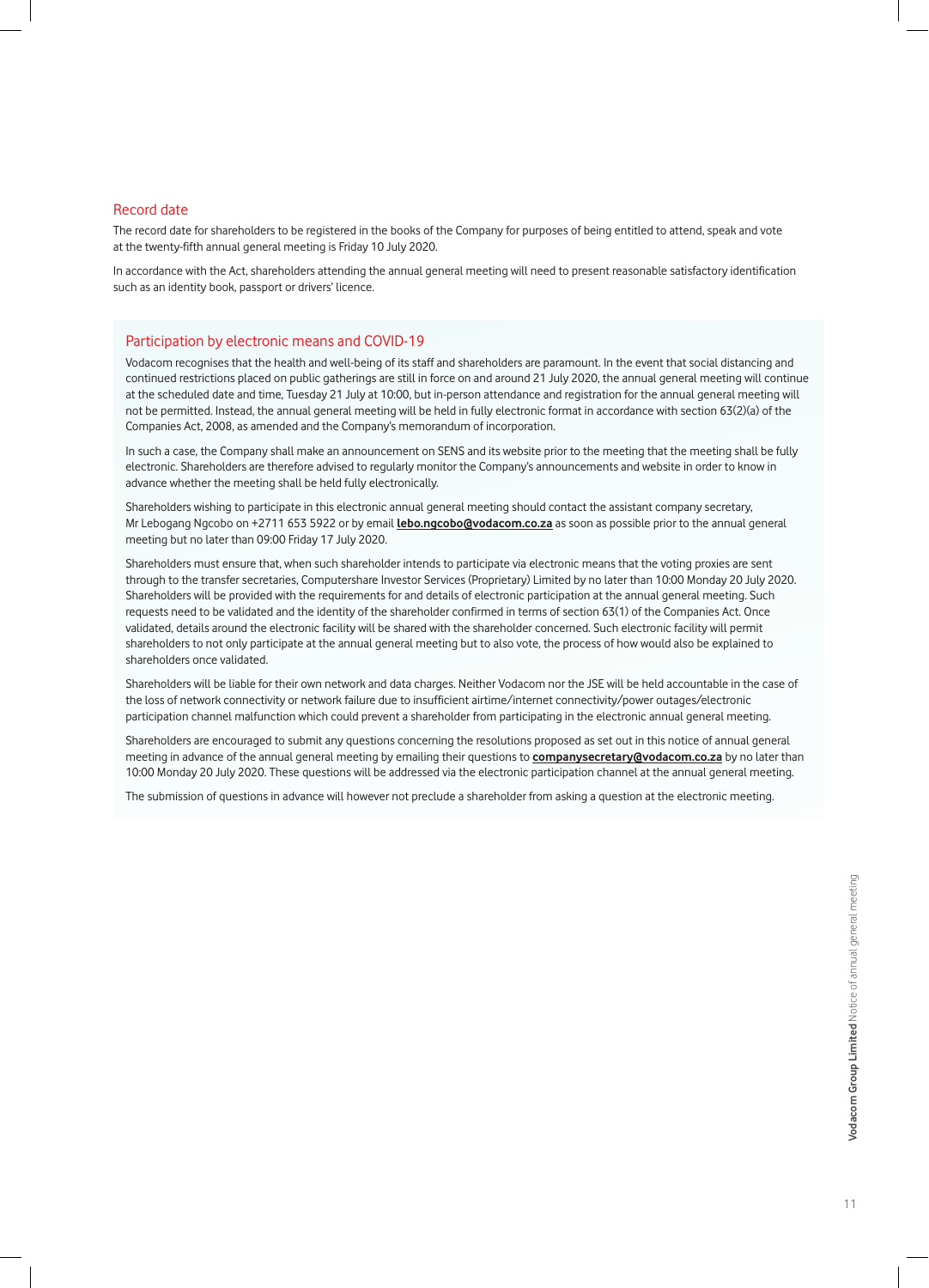## Voting and proxies

Ordinary shareholders are entitled to attend, speak and vote at the annual general meeting.

Ordinary shareholders may appoint a proxy to attend, speak and vote in their stead. A proxy need not be a shareholder of the Company.

In accordance with the Company's memorandum of incorporation, voting shall be by ballot only.

Special resolutions to be adopted at this annual general meeting require approval from 75% of the shares represented in person or by proxy at this meeting. Ordinary resolutions to be adopted only require approval of a simple majority.

Shareholders holding dematerialised shares, but not in their own name must furnish their Central Securities Depositary Participant (CSDP) or broker with their instructions for voting at the annual general meeting. If your CSDP or broker, as the case may be, does not obtain instructions from you, it will be obliged to act in accordance with your mandate furnished to it, or if the mandate is silent in this regard, complete the form of proxy enclosed.

Unless you advise your CSDP or broker, in terms of the agreement between you and your CSDP or broker by the cut off time stipulated therein, that you wish to attend the annual general meeting or send a proxy to represent you at this annual general meeting, your CSDP or broker will assume that you do not wish to attend the annual general meeting or send a proxy.

If you wish to attend the annual general meeting or send a proxy, you must request your CSDP or broker to issue the necessary letter of authority to you. Shareholders holding dematerialised, and who are unable to attend the annual general meeting and wish to be represented thereat, must complete the form of proxy enclosed in accordance with the instructions therein and lodge it with or mail to the transfer secretaries.

It is recommended that forms of proxy (which form may be found enclosed) should be forwarded to reach the transfer secretaries, Computershare Investor Services (Proprietary) Limited by no later than 10:00 on Monday 20 July 2020.

The completion of a form of proxy does not preclude any shareholder attending the annual general meeting.

By order of the Board

**Sandi Linford**  Group Company Secretary

12 June 2020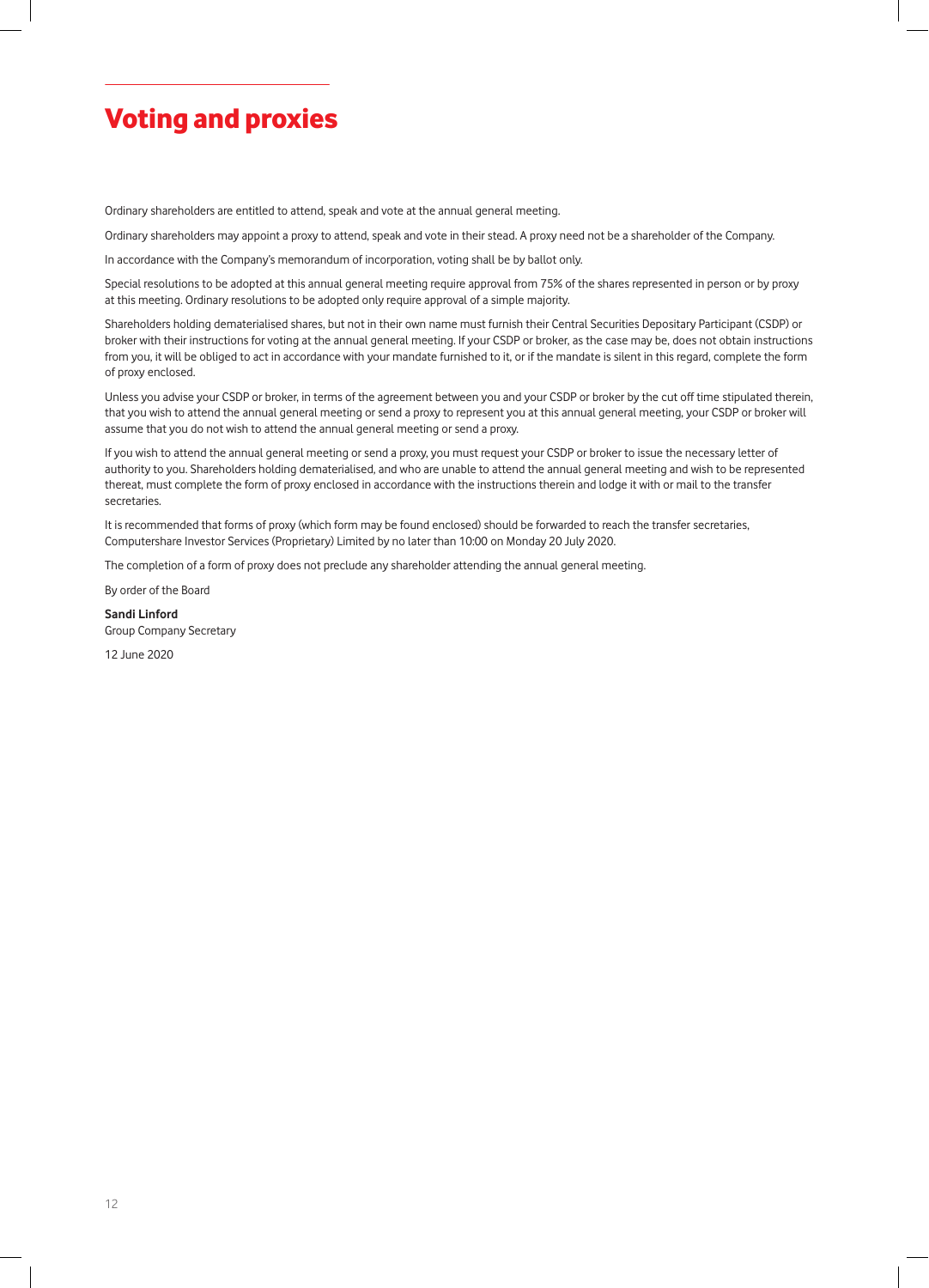

#### **Vodacom Group Limited**

(Incorporated in the Republic of South Africa) (Registration number 1993/005461/06) (ISIN: ZAE000132577 Share code: VOD) (ISIN: US92858D2009 ADR code: VDMCY) ("Vodacom" or "the Company")

For use by certified and dematerialised shareholders who have "own name" registration of securities at the annual general meeting to be held at 10:00 at Vodacom World, 082 Vodacom Boulevard, Midrand, Johannesburg, South Africa on Tuesday 21 July 2020.

I/We (Please print full names)

| being the holders of | shares in the Company, hereby appoint (see Note 1) |  |
|----------------------|----------------------------------------------------|--|
|                      | or failing him/her,                                |  |
| Z.                   | or failing him/her,                                |  |

the Chairman of the annual general meeting as my/our proxy to attend and speak and vote for me/us on my/our behalf at the annual general meeting which will be held for the purpose of considering and, if deemed fit, passing the ordinary and special resolutions to be proposed and at each adjournment of the meeting and to vote for or against the ordinary and special resolutions or to abstain from voting in respect of the shares in the issued capital of the Company registered in my/our name/s, in accordance with the following instructions (see Note 2).

Insert an "X" or the number of shares (see Note 2)

|                  |                                                                                                                                           | <b>NUMBER OF ORDINARY SHARES</b> |                |                |
|------------------|-------------------------------------------------------------------------------------------------------------------------------------------|----------------------------------|----------------|----------------|
|                  |                                                                                                                                           | For                              | <b>Against</b> | <b>Abstain</b> |
| $\mathbf{1}$ .   | Ordinary resolution number 1<br>Adoption of audited consolidated annual financial statements                                              |                                  |                |                |
| 2.               | Ordinary resolution number 2<br>Appointment of Mr K Shuenyane as a director                                                               |                                  |                |                |
| 3.               | Ordinary resolution number 3<br>Election of Ms LS Wood as a director                                                                      |                                  |                |                |
| 4.               | Ordinary resolution number 4<br>Election of Mr P Klotz as a director                                                                      |                                  |                |                |
| 5.               | Ordinary resolution number 5<br>Election of Mr CB Thomson, as a director                                                                  |                                  |                |                |
| 6.               | Ordinary resolution number 6<br>Re-election of Mr V Badrinath as a director                                                               |                                  |                |                |
| $\overline{7}$ . | Ordinary resolution number 7<br>Re-election of Mr MS Aziz Joosub as a director                                                            |                                  |                |                |
| 8.               | Ordinary resolution number 8<br>Appointment of Ernst & Young Inc. as auditors of the Company                                              |                                  |                |                |
| 9.               | Ordinary resolution number 9<br>Approval of the remuneration policy                                                                       |                                  |                |                |
|                  | 10. Ordinary resolution number 10<br>Approval for the implementation of the remuneration policy                                           |                                  |                |                |
|                  | 11. Ordinary resolution number 11<br>Re-election of Mr DH Brown as a member of the Audit, Risk and Compliance<br>Committee of the Company |                                  |                |                |
|                  | 12. Ordinary resolution number 12<br>Election of Mr CB Thomson as a member of the Audit, Risk and Compliance<br>Committee of the Company  |                                  |                |                |
|                  | 13. Ordinary resolution number 13<br>Election of Mr K Shuenyane as a member of Audit, Risk and Compliance<br>Committee of the Company     |                                  |                |                |
|                  | 14. Ordinary resolution number 14<br>Election of Ms NC Ngweni as a member of the Audit, Risk and Compliance                               |                                  |                |                |
|                  | Committee of the Company                                                                                                                  |                                  |                |                |
|                  | 15. Special resolution number 1<br>General authority to repurchase shares in the Company                                                  |                                  |                |                |
|                  | 16. Special resolution number 2<br>Increase in non-executive directors' fees                                                              |                                  |                |                |

(Indicate with an "X" or the relevant number of shares, in the applicable space, how you wish your votes to cast). Unless otherwise directed the proxy will vote as he/she thinks fit.

Signature assisted by me (where applicable) assisted by me (where applicable)

**It is recommended that completed forms of proxy be lodged with Computershare Investor Services (Proprietary) Limited by no later than 10:00 on Monday 20 July 2020.**

**Please read the notes on the reverse side of this proxy form.**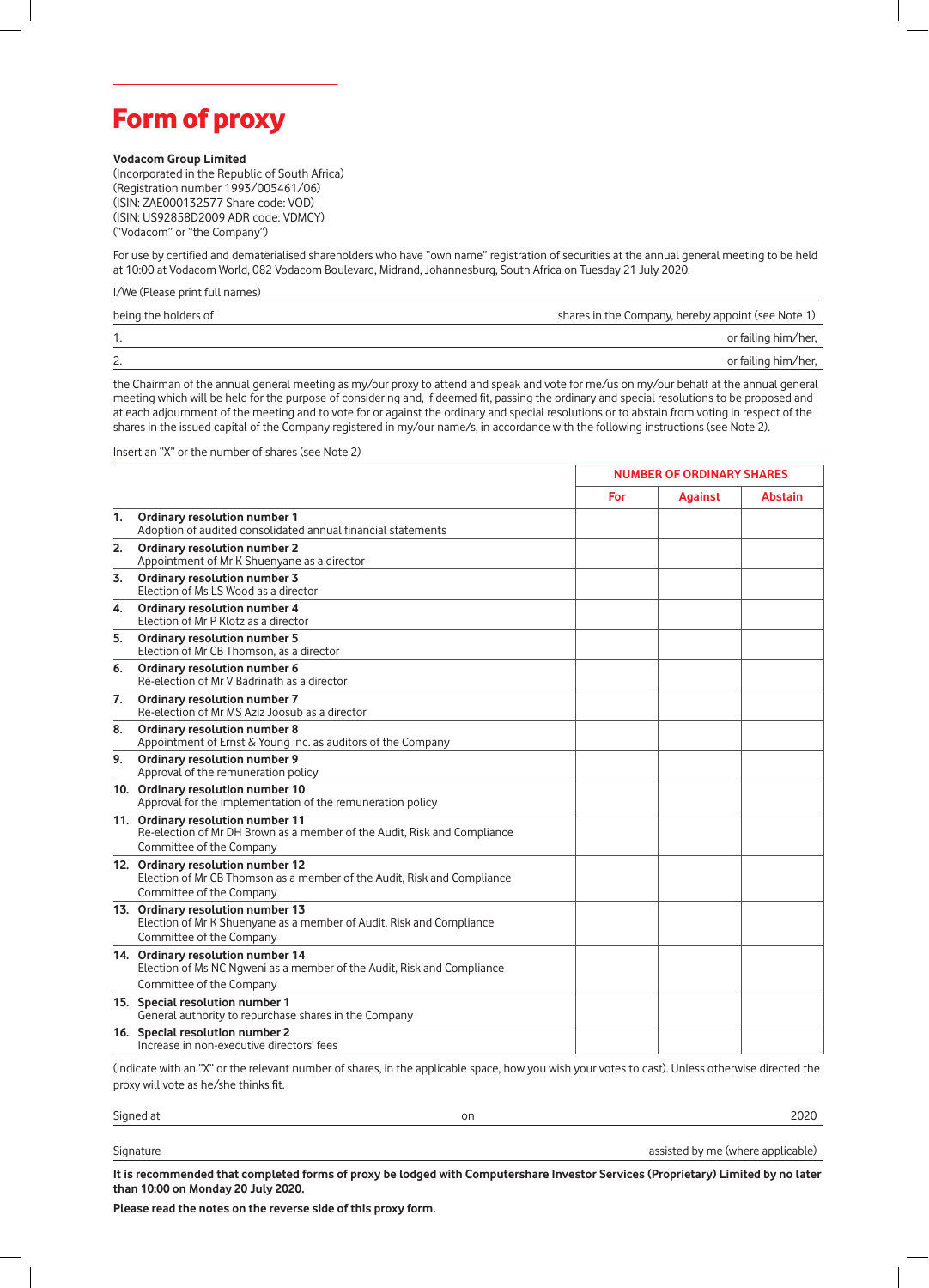## Notes to the form of proxy

- 1. A shareholder may insert the name of a proxy or the names of two alternative proxies of the shareholder's choice in the space/s provided, with or without deleting "the Chairman of the annual general meeting" but any such deletion must be initialed by the shareholder. The person whose name stands first on the form of proxy and who is present at the annual general meeting will be entitled to act as proxy to the exclusion of those whose names follow.
- 2. Please insert an "X" in the relevant space according to how you wish your votes to be cast. However, if you wish to cast your votes in respect of a lesser number of shares than you own in the Company insert the number of shares held in respect of which you wish to vote. Failure to comply with the above will be deemed to authorise the proxy to vote or to abstain from voting at the annual general meeting as he/she deems fit in respect of all the shareholder's votes exercisable at the meeting. A shareholder or his/her proxy is not obliged to use all the votes exercisable by the shareholder or by his/her proxy, but the total of the votes cast and in respect of which abstention is recorded may not exceed the total of the votes exercisable by the shareholder or by his/her proxy.
- 3. It is recommended that forms of proxy must be received by the transfer secretaries, Computershare Investor Services (Proprietary) Limited (Computershare), Rosebank Towers, 15 Biermann Avenue, Rosebank, Johannesburg, 2196 (Private Bag X9000, Saxonwold 2132) by no later than 10:00 on Monday 20 July 2020. You may also email a completed form of proxy to **proxy@computershare.co.za**.
- 4. The completion and lodging of this form of proxy will not preclude the relevant shareholder from attending the annual general meeting and voting in person at the meeting to the exclusion of any proxy appointed in terms of this form of proxy.
- 5. Documentary evidence establishing the authority of a person signing this form of proxy in a representative capacity must be attached to this form of proxy unless previously recorded by Computershare or waived by the Chairman of the annual general meeting.
- 6. Any alterations or corrections made to this form of proxy must be initialed by the signatory/ies.
- 7. A minor must be assisted by his/her parent or guardian unless the relevant documents establishing his/her legal capacity are produced or have been registered by Computershare.
- 8. The Chairman of the annual general meeting may accept any form of proxy which is completed other than in accordance with these notes if he is satisfied as to the manner in which the shareholder wishes to vote.

#### Transfer secretaries:

Computershare Investor Services (Proprietary) Limited Rosebank Towers 15 Biermann Avenue Rosebank Johannesburg 2196 Private Bag X9000, Saxonwold 2132 Telephone: 011 370 5000 Call Centre: 086 110 0918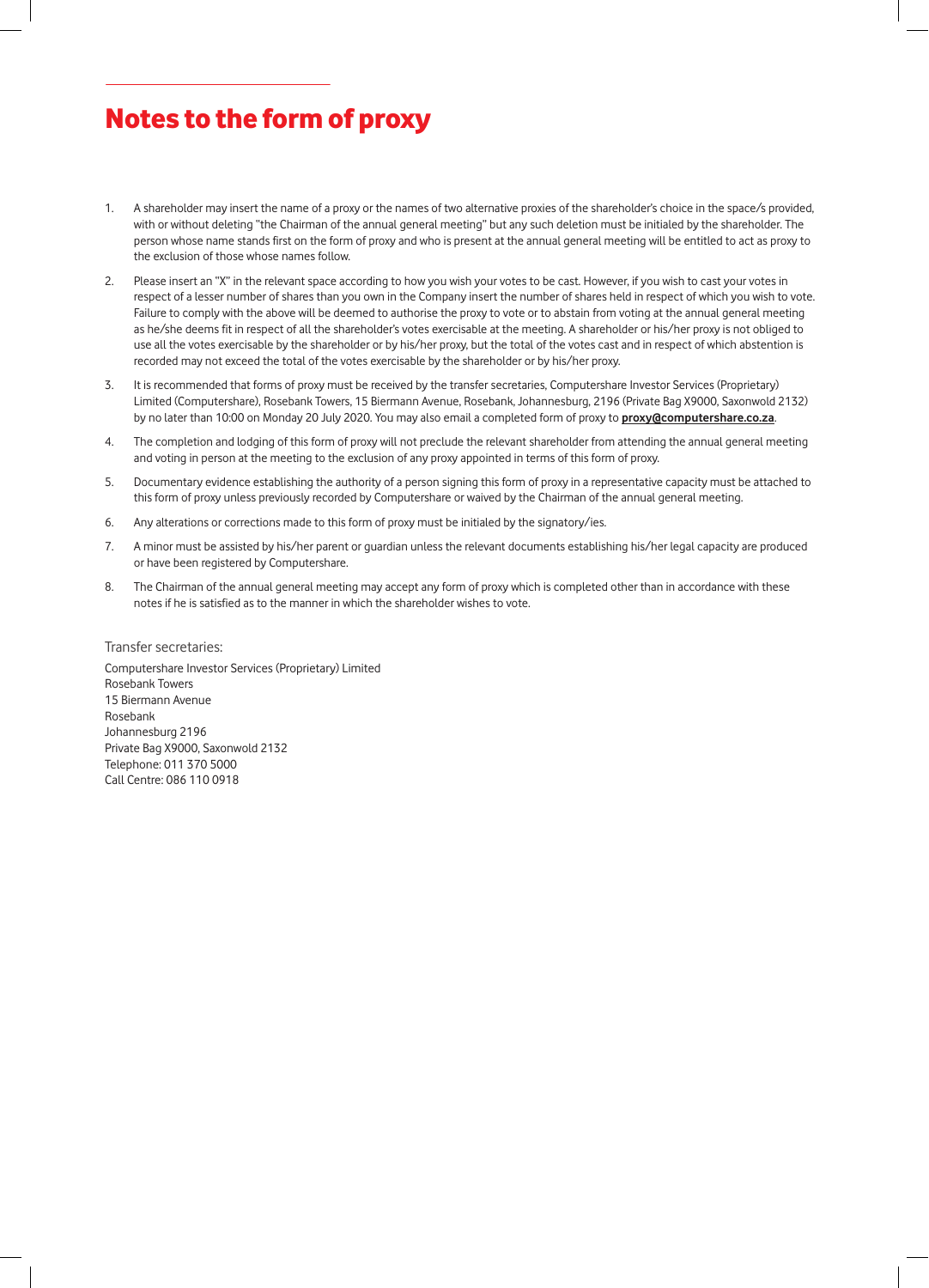## Corporate Information

#### Vodacom Group Limited

(Incorporated in the Republic of South Africa) (Registration number 1993/005461/06) (ISIN: ZAE000132577 Share code: VOD) (ISIN: US92858D2009 ADR code: VDMCY) (Vodacom)

#### Secretary and registered office of Vodacom Group Limited

Sandi Linford Vodacom Corporate Park 082 Vodacom Boulevard Midrand 1685, South Africa (Private Bag X9904, Sandton 2146, South Africa) Telephone: +27 11 653 5000 Email: **companysecretary@vodacom.co.za**

#### Sponsor

UBS South Africa (Proprietary) Limited (Registration number 1995/011140/07) 64 Wierda Road East Wierda Valley, Johannesburg 2196, South Africa (PO Box 652863, Benmore 2010, South Africa)

#### Auditors

Ernst & Young Incorporated 102 Rivonia Road Sandton South Africa (Private Bag X14, Sandton 2146, South Africa)

#### ADR depository bank

Deutsche Bank Trust Company Americas c/o Ast and Trust Co Peck Slip Station (PO Box 2050, New York NY, 10272 – 2050)

#### Transfer secretaries

Computershare Investor Services (Proprietary) Limited (Registration number 2004/003647/07) Rosebank Towers 15 Biermann Avenue Rosebank 2196 South Africa (Private Bag X9000, Saxonwold, 2132)

#### Group investor relations

Telephone: +27 11 653 5000 Email: **vodacomIR@vodacom.co.za** Website: **www.vodacom.com**

#### Group media relations

Telephone: +27 11 653 5000 Email: **mediarelations@vodacom.co.za** Website: **www.vodacom.com**